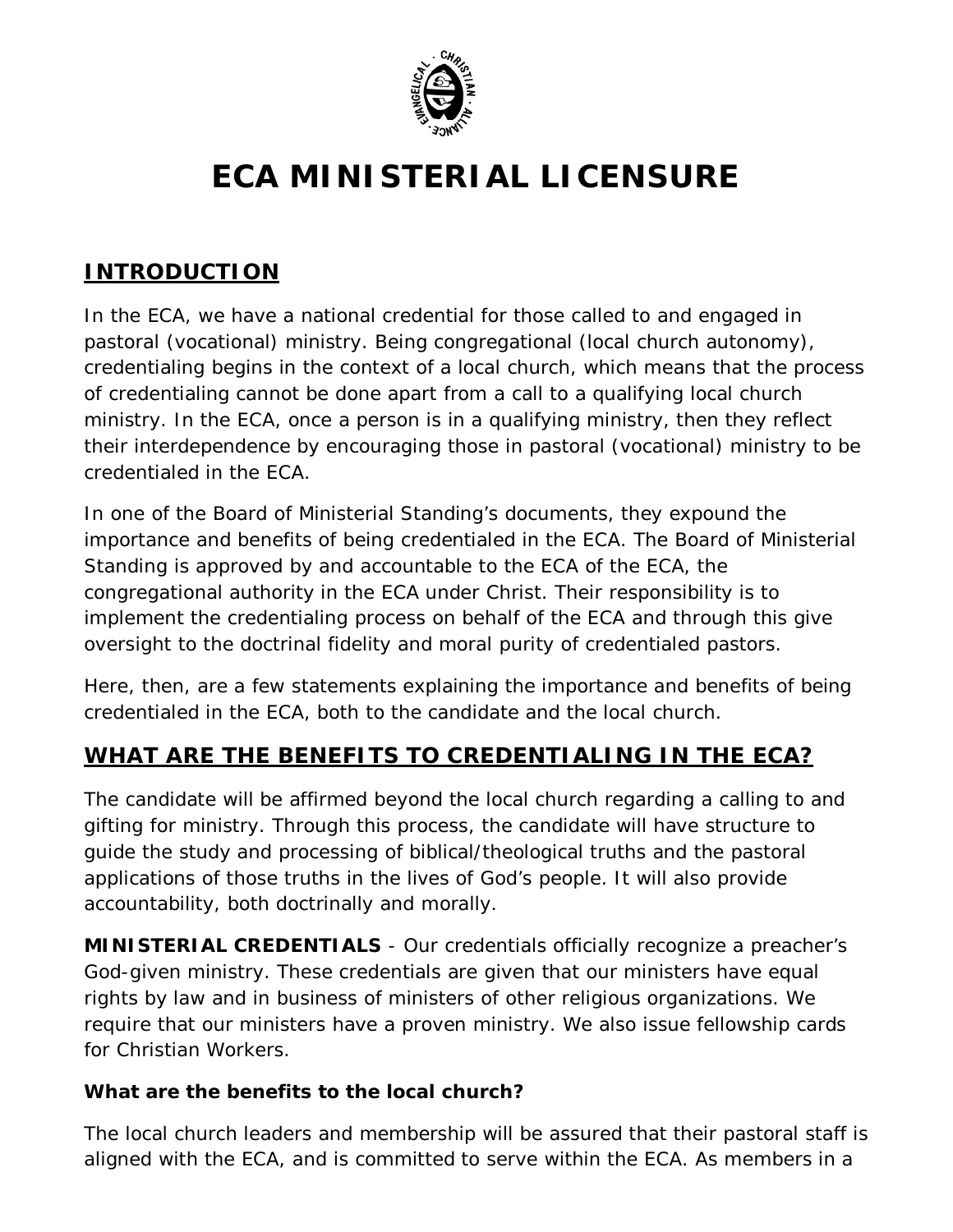local church are under authority (of Christ and the leaders and members), so is the pastoral staff under the same authority, and also the ECA. The pastoral staff is saying to the local church that we are all in the ECA.

## **Why should the local church encourage/require their vocational ministry staff to be credentialed in the ECA?**

Because this is a national credential, it provides consistency and uniformity of standards and expectations for all those being credentialed. When a local church has a pastoral staff person who is credentialed in the ECA, they can be reassured of the calling, character, and biblical/theological capacity of this person. This is true of their pastoral staff that has been credentialed while in ministry with them, and it is also true of those they may call at some point in the future.

This is an important way the national ECA serves local churches. Moreover, this is a very important step to ensure doctrinal fidelity and moral purity in lives of those who serve as pastoral staff. If there is doctrinal compromise or moral failure with a non-credentialed pastoral staff person, the local church often has to address it alone. If a person is credentialed, it provides a national resource to the local church to address these matters intentionally, purposefully and redemptively.

This is also an important way in which the autonomous local church communicates their interdependency with other local ECA churches together known as the AECA. This would be the difference between being a pastor of an ECA church and being an ECA pastor. Finally, this is one small step towards the fulfillment of Jesus' high priestly prayer for believers to be one.

## **How would this help the one who enters into the credentialing process as a means of ministerial and theological growth?**

It provides structure for one's study of biblical/theological truth with the ECA Statement of Faith as the foundation. An avenue of further growth would be to teach this material to the local church as you are studying it, either in a sermon series, an adult Sunday school or in a small group.

This has the dual benefit for both the person in the credentialing process and those in the local church to learn more about the ECA and its gospel-centered, Christ-focused, God-glorifying biblical/theological commitments as expressed in the Statement of Faith. As is often the case, the teacher has the profound benefit of learning the most.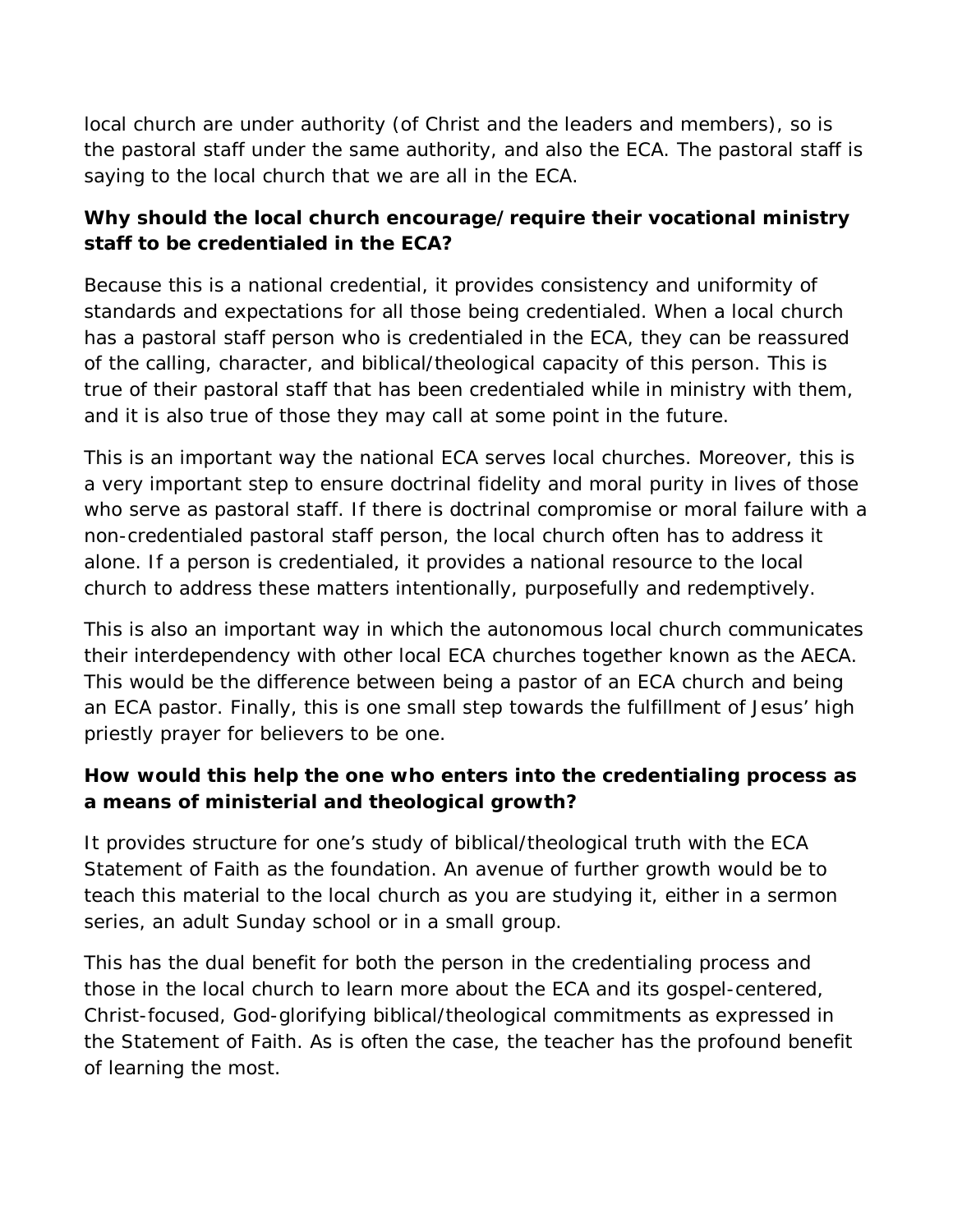## **WHAT IS THE PURPOSE FOR OBTAINING MINISTER'S CREDENTIALS?**

The answer may be found in the acronym A.C.T.S.

#### **A – Affirming Ministers and their Calling**

The Evangelical Christian Alliance desires to affirm our ministers! One of the ways that we can do that is by helping you identify and clarify your calling! What is your ministry calling—youth, music, church planting, pastoring, etc.? It is important to us to help you navigate through the exploration of your calling.

#### **C – Connecting Ministers with Similar Beliefs and Values.**

The Evangelical Christian Alliance desires to connect our ministers together through meaningful relationships. In our current church culture, there is a growing phenomenon known as the "casual credential holder." The "casual credential holder" is one who desires a credential but doesn't really desire to be a part of a church family or church organization. We believe that true realized potential can only come through mentoring and coaching.

#### **T – Training Ministers to do the Work of the Ministry.**

The Evangelical Christian Alliance desires to equip and train our ministers to do the work of the Ministry! Through our credential process, you will be afforded a balanced approach to ministry and future training, and continuing study.

#### **S – Sending Ministers to a place of Fruitfulness.**

The Evangelical Christian Alliance desires to send and commission our ministers to a place of fruitfulness! One way that we can help with this is by providing a network of available ministry opportunities.

## **WHAT IS THE PROCESS FOR OBTAINING MINISTER'S CREDENTIALS?**

To receive minister's credentials with the Evangelical Christian Alliance, the following three-step process must be completed.

#### **STEP #1: Obtain and Complete an Application**

• Application forms may be obtained from The Evangelical Christian Alliance state office (225 924-9164/225 614-8573) or from Pastor Michelle Mostella (ECA General Secretary) at [ecalliance@yahoo.com](mailto:ecalliance@yahoo.com)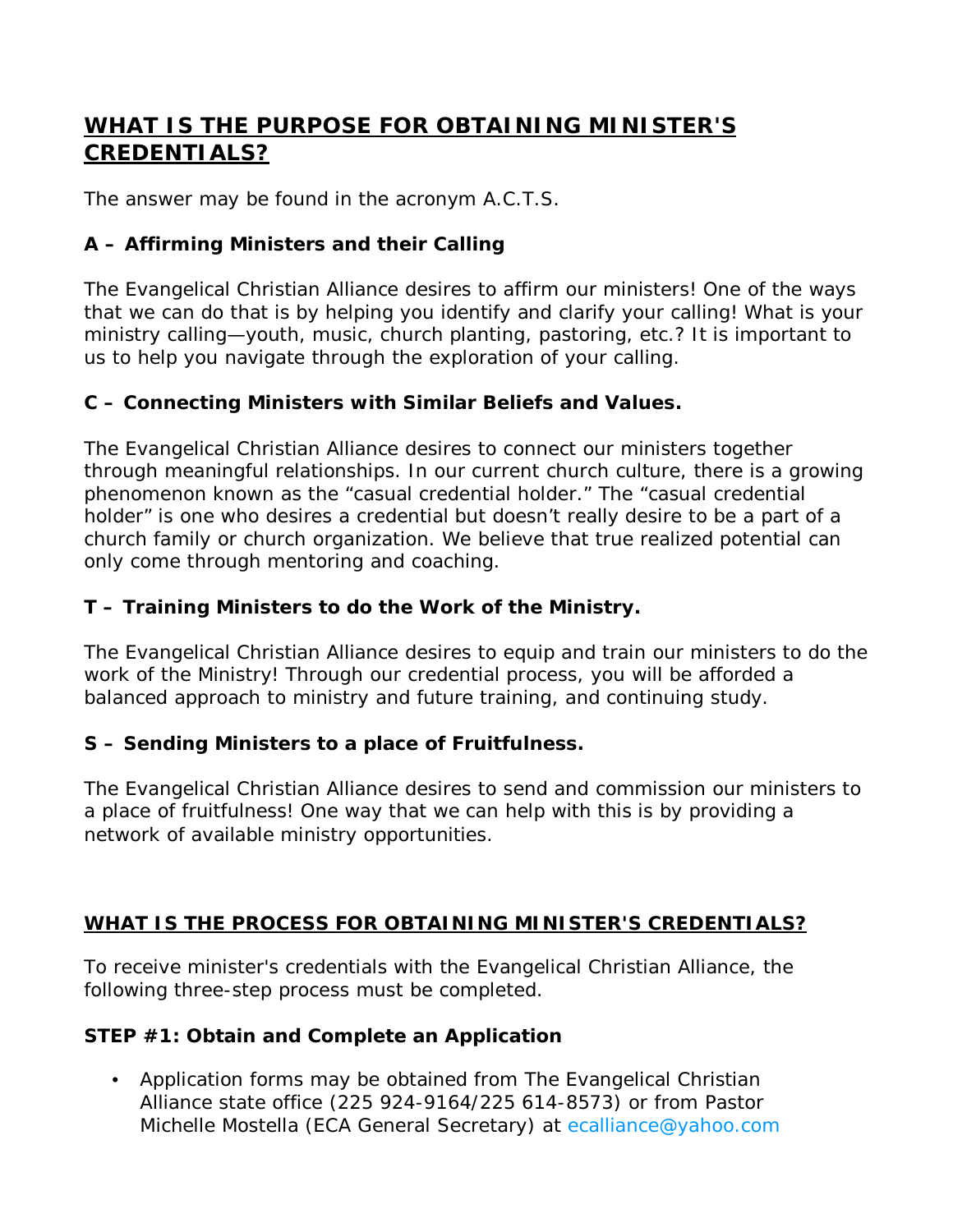#### **STEP #2: APPLYING FOR CREDENTIALS/ Apply for an Interview with the Ministerial Development Committee (MDC)**

## **Qualifications for Ministry**

The Evangelical Christian Alliance recognizes the following ranks of clergy ministry: Exhorter, Licensed Minister, Ordained Minister and Ordained Bishop. With each rank and specialization come certain privileges and responsibilities proper to its function in the church. All ranks are bound by the rulings of the General Assembly in matters of faith, practice, and polity. The following qualifications apply to all orders of ministry.

- The applicant must be a loyal member of a local congregation of The Evangelical Christian Alliance.
- The applicant must be faithful in tithing.
- The applicant must have received the baptism of the Holy Spirit.
- The marital status of the applicant and spouse must be above question.
- For further description of qualification and privileges of each rank of ministry, see the Evangelical Christian Alliance Handbook.

## Exhorter's License

#### APPLYING FOR INITIAL RANK OF EXHORTER

The applicant believes he/she is called to the ministry while having no definite direction in mind. It is basically intended for the individual who does not meet all the requirements for Licensing, works in "ministry of helps" positions at their local assembly, who is not in full time ministry, who is just starting out, who does not have a proven ministry.

**CHRISTIAN WORKER**, credentials may be issued to a person who has a call on his or her life to work for the Lord in some field other than that of preaching, pastoring or evangelizing. This may include Choir Director, musician, Sunday School Superintendent, Sunday School Superintendent, teacher, hospital visitation worker, house-to-house visitation, alter worker, street or jail service worker, or a ministry other than that of preaching

An individual who holds an ECA Exhorter's License must have held that credential for at least one year before being allowed to apply for a regular License.

- Candidate and pastor complete the "Application for New Minister" forms.
- The Exhorter application should be completed by the ministerial applicant and given to the pastor to complete the pastoral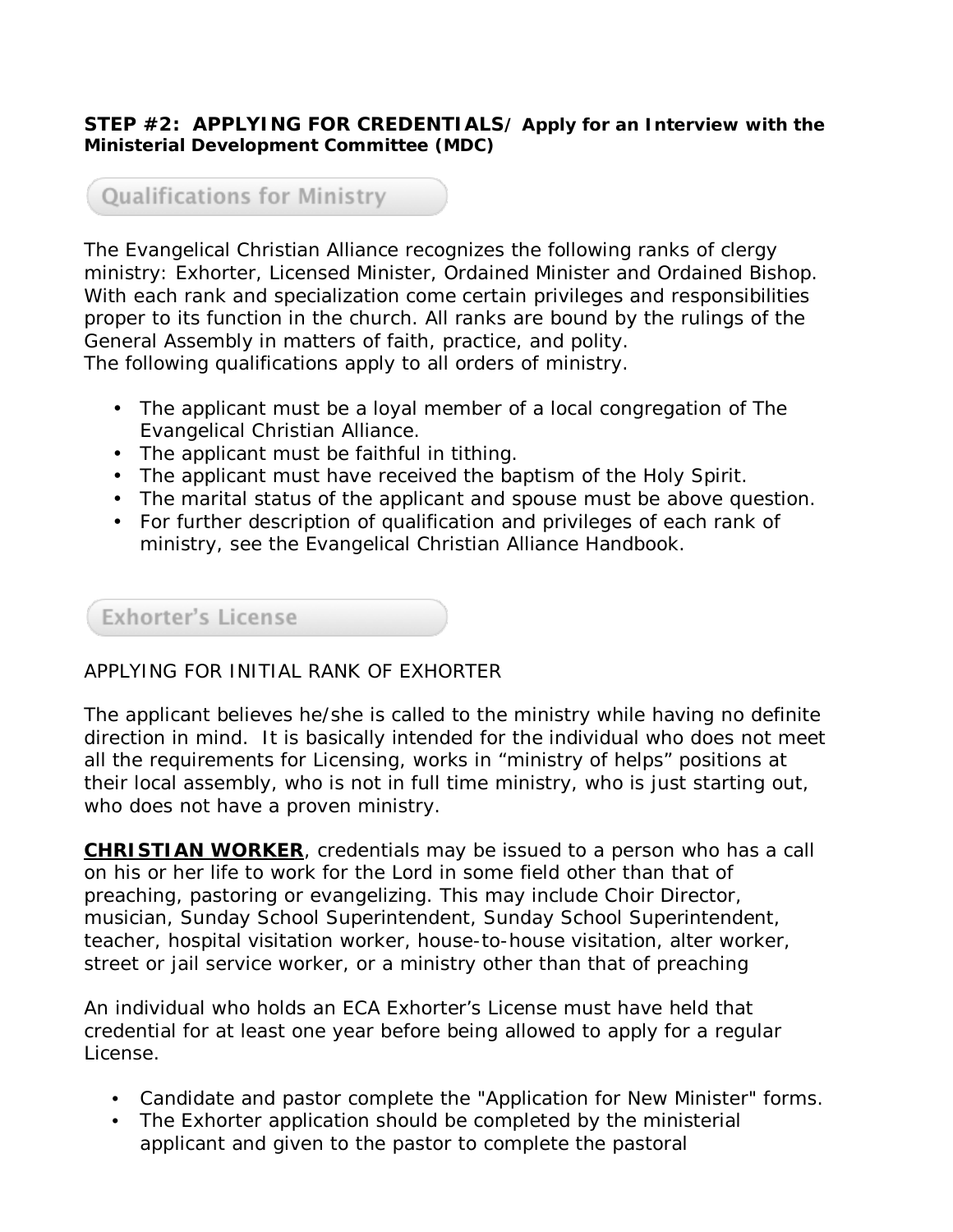recommendation. The entire application should be given to the District Bishop for his/her signature and endorsement.

- Complete exhorter rank application; identify the particular area of "Ministry Helps"; submit a photocopy to the Evangelical Christian Alliance State Office.
- After the state overseer has approved the application, he will notify the local church to set forth the applicant for the rank of Exhorter.
- Upon authorization by the state overseer, the applicant will request an interview with the Ministerial Development Board.
- If the candidate is approved by the Ministerial Development Committee, a letter of recommendation will be forwarded to the state overseer.
- Upon receipt of the completed application, a Local Church Endorsement Form will be mailed to the Pastor with instructions to hold a church conference to the purpose of setting forth the applicant for the ministerial rank of Exhorter
- The state overseer will issue the Exhorter's License.

## **Licensed Minister**

APPLYING FOR A PROMOTION IN RANK TO LICENSED MINISTER

The applicant believes he/she is called to the ministry and is actively pursuing the development of that call through education and experience. A license allows the minister to perform all the sacraments of the church with the exception of marriage.

An individual who holds an ECA License must have held that credential for at least one year before being allowed to apply for Ordination.

Obtain the recommendation of local pastor and/or district overseer.

- Complete the application forms for the rank of Licensed Minister; submit a photocopy to The Evangelical Christian Alliance state office.
- Upon authorization by the state overseer, the applicant will request an interview with the Ministerial Development Board.
- If the candidate is approved by the Ministerial Development Committee, a letter of recommendation will be forwarded to the state overseer.
- The state overseer will issue the Licensed Minister Certificate.

**Ordained Minister** 

## APPLYING FOR A PROMOTION IN RANK TO ORDAINED MINISTER

The applicant has developed his/her call to the ministry and other seasoned ministers have recognized that call.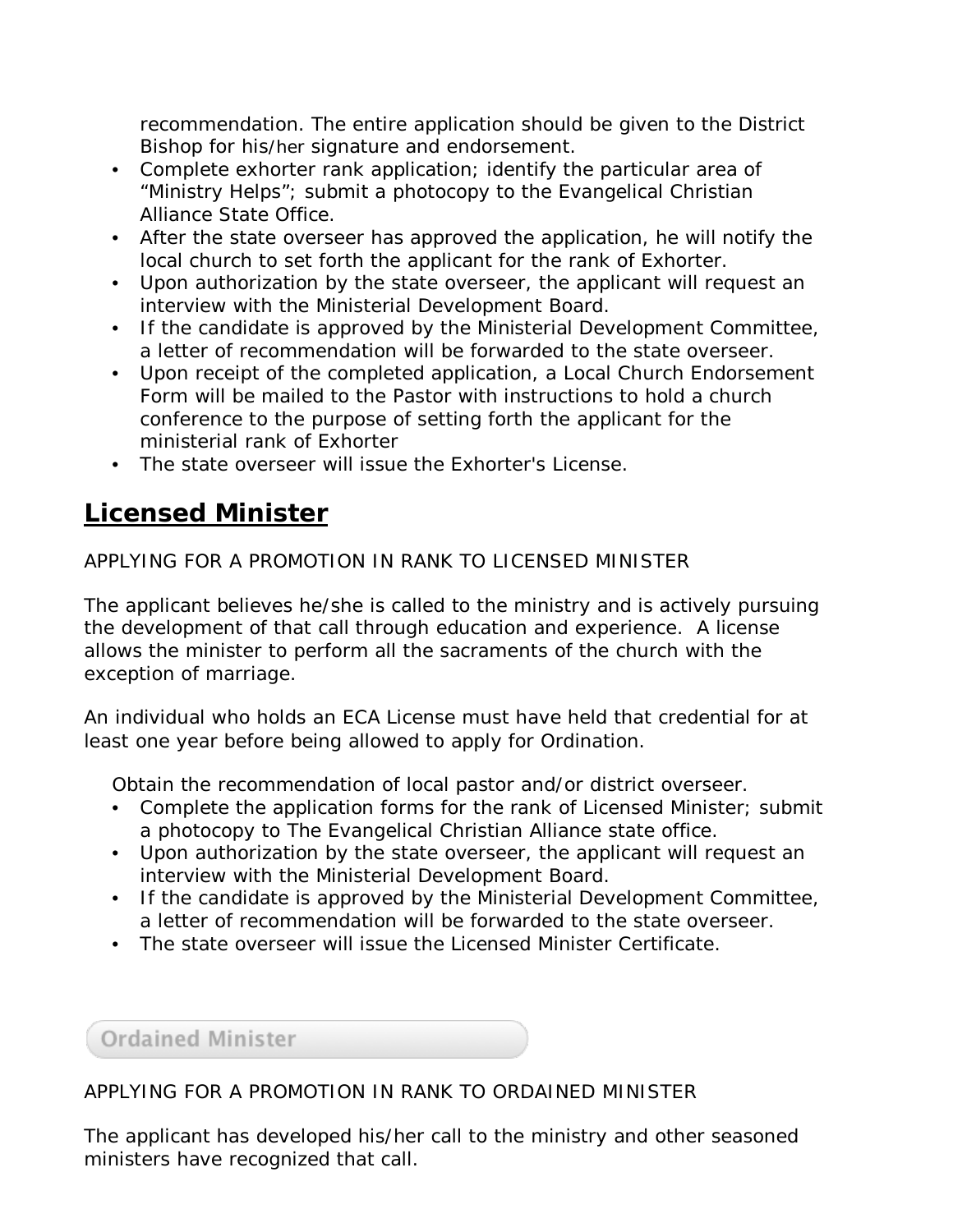Ordination allows the minister to perform all the sacraments of the church including marriage.

The applicant must meet all the requirements for Ordination as set forth in the Ordination Application Requirements. After the Ordination application has been approved the individual will be listed with ECA as Pending Ordination until the final step in the Ordination process is taken. That step, which MUST be completed before the Ordination becomes official, is the laying on of hands at a scheduled Ordination Service during ECA Scheduled Service or Conference. This must take place within two years of approval of the Ordination application. If this is not done in a timely fashion, the Ordination application is deemed void.

- Obtain the recommendation of local pastor and/or district overseer.
- Complete the application forms for the rank of Ordained Minister; submit a photocopy to The Evangelical Christian Alliance state office.
- Upon authorization by the state overseer, the applicant will request an interview with the Ministerial Development Board.
- If the candidate is approved by the Ministerial Development Committee, a letter of recommendation will be forwarded to the state overseer.
- The state overseer will issue the Ordained Minister Certificate.

Ordained Bishop

#### APPLYING FOR A PROMOTION IN RANK TO ORDAINED BISHOP

- Obtain the recommendation of local pastor and/or district overseer.
- Complete the application forms for the rank of Ordained Minister; submit a photocopy to The Evangelical Christian Alliance state office.
- Upon authorization by the state overseer, the applicant will request an interview with the Ministerial Development Board.
- If the candidate is approved by the Ministerial Development Committee, a letter of recommendation will be forwarded to the state overseer.
- The state overseer will notify the candidate of the time and place of the commissioning service.

#### **STEP #3: INCLUDING PROCESSING FEES**

In as much as this Corporation is without stock, and no shares are to be issued, the interest in the Evangelical Christian Alliance (ECA) shall be in the form of membership only. Those eligible for membership shall be Ministers, Evangelists, Missionaries, Exhorters, Deacons, Lay Leaders, and Church Workers. To accomplish the mission of this Alliance, will take financial support from the membership and the local churches alike.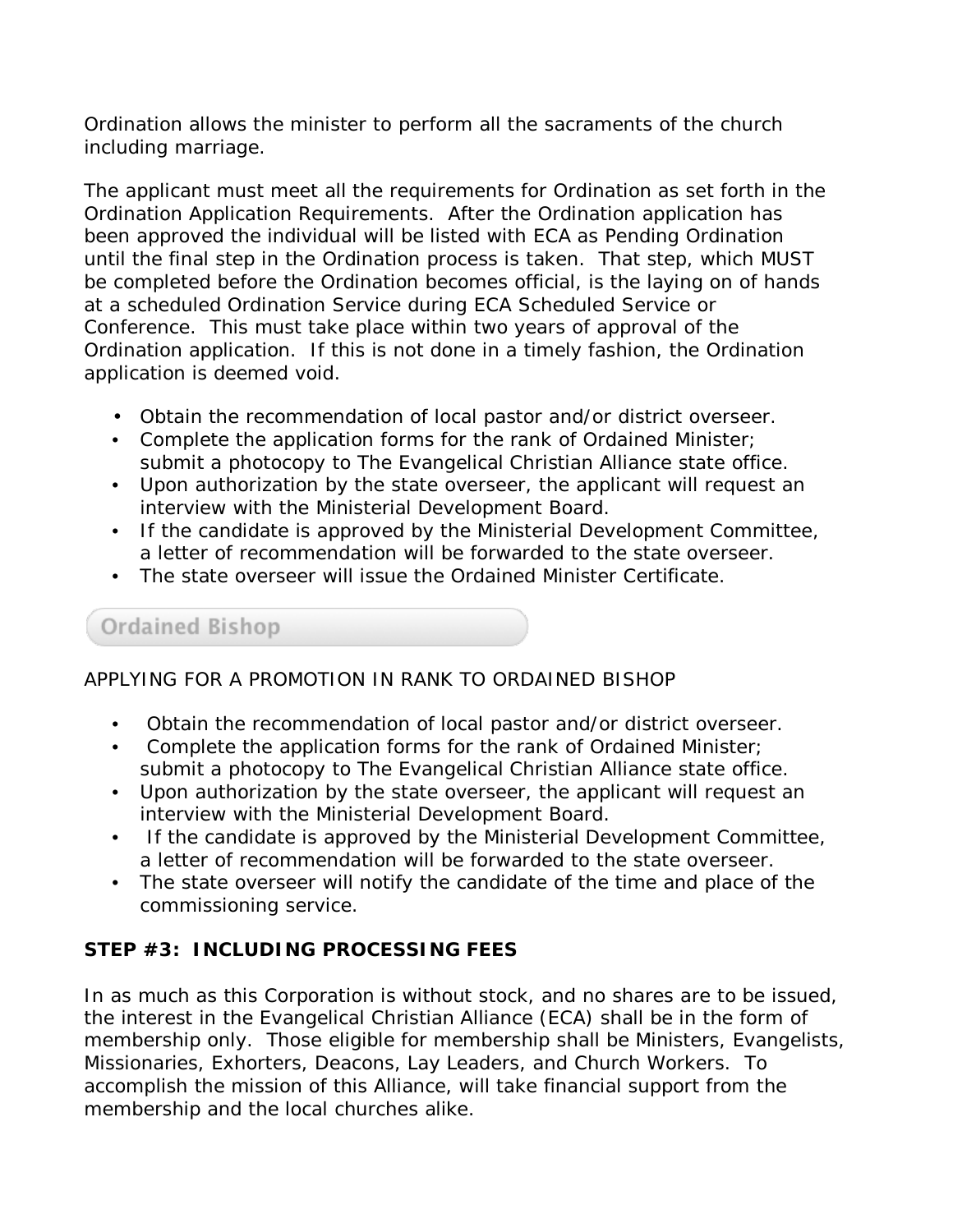In Acts 4:32-35, we find a gracious gift of giving to help the poor, and the administration. The Word says that there was none of them that lacked, there was not an needy person, for as many as were owners of fields or houses were selling them and bringing the finance to the church. The Greek here does not mean that everyone sold his property at one time. Rather, from time to time someone would sell a piece of property, then later someone else would as the Lord brought the need to their attention.

Those who sold the property brought the money and laid it at the APOSTLES feet. They gave it over to the Apostles and gave the Apostles full authority to use it as they saw fit. The Apostles were faithful to this responsibility, and they distributed the money here and there to each needy person in proportion to the need.

The distribution of the money was a continuing ministry. As long as there was a need, and as new needs arose, the Apostles were made aware of the need and help was given in proportion to the need. They did not help a person once and then forget him or her. To accomplish the mission of this Alliance, will take financial support from the membership and the local churches alike.

Before Israel became a nation, the law of the tithe was being used as her guidance during the patriarchal period. Tithing, which is older than Israel and antedates the Law of Moses, came to be observed as purely a religious rite. Abram offering the tithe to Melchezedek, the priest king of Salem, gave the tithes of all; Gen 14:18- 20. Likewise, Abraham taught his grandchildren to tithe. "And Jacob vowed, saying, if God will be with me, and will keep me in this way that I go, and will give me bread to eat, and raiment to put on so that I come again to my father's house in peace; then shall the Lord be my God. And of all that thou give me, I will surely give the tenth unto thee;" Genesis 28:20-22.

In second Corinthians chapters eight (8) and nine (9), we can read the Apostle Paul strongest financial appeal ever made. The bottom line is we see that the local churches had the responsibility of supporting the greater work of the Corporate church.

#### **Annual Fellowship Card Fees**

- 1. The fee for an exhorter's license per year:
	- a. Christian Worker shall be \$ 25.00
	- b. Beginning Ministers shall be \$ 50.00
- 2. The fee for licensed ministers shall be \$ 75.00